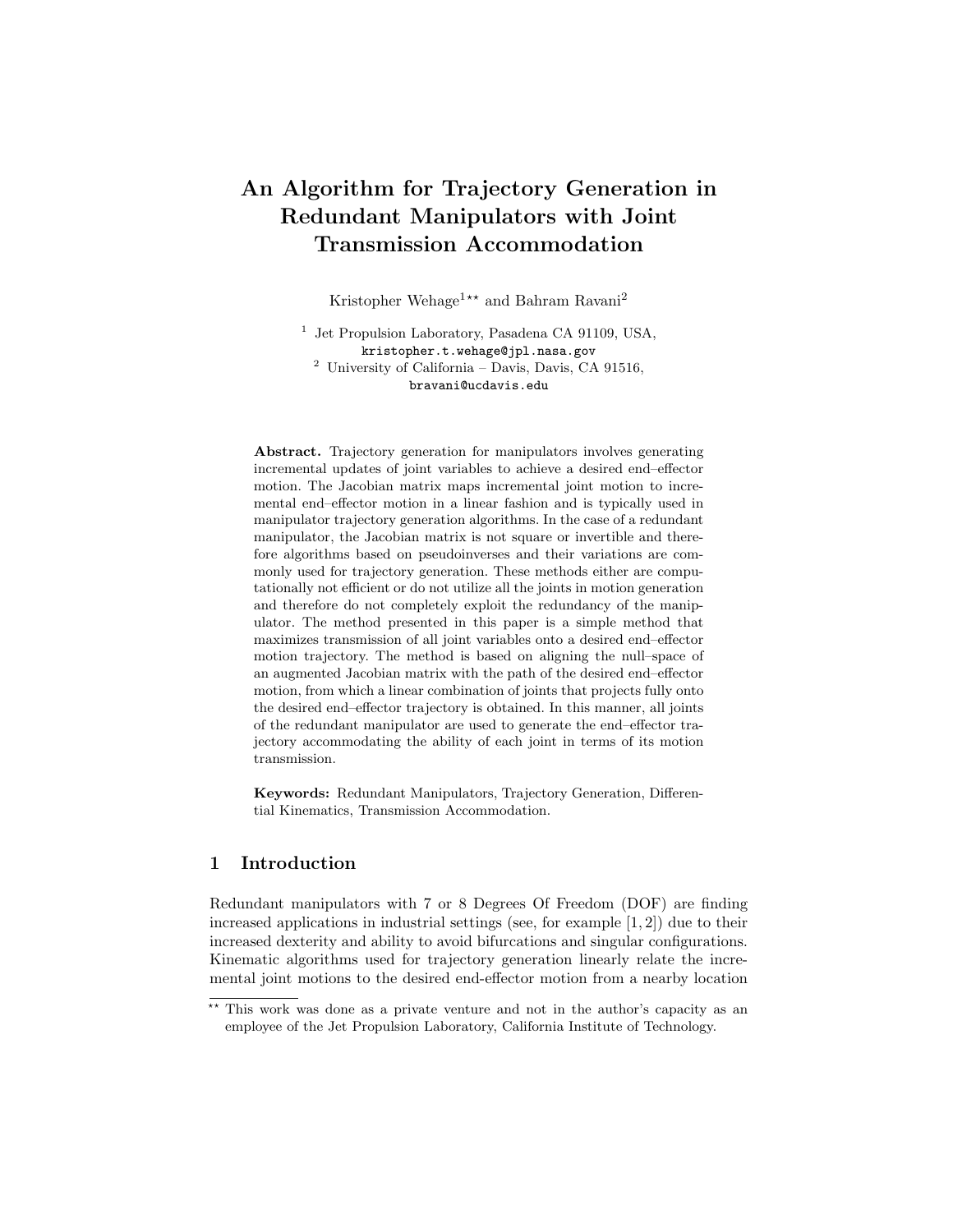#### 2 Kristopher Wehage and Bahram Ravani

using the Jacobian matrix. In general the kinematic equations for a single arm serial manipulator can be written as  $f(q, \Phi_{fe}) = 0$  where q is the vector of joint variables and  $\Phi_{fe}$  represents a parametrization of the end-effector configuration which is typically described as a screw or an element of the special Euclidean group SE(3). The matrix  $\Phi_{fe}$  indicates an active transformation from an inertial world frame  $f$  to the end-effector frame  $e$ . In incremental trajectory generation for a manipulator, a linearized form of this equation is obtained using Taylor series expansion and neglecting the higher order terms:

$$
f(q, \delta q, \Phi_{fe}) = f(\bar{q}, \Phi_{ef}) + J\delta q = 0
$$
\n(1)

In the above equation, the term  $f(\underline{\bar{q}}, \Phi_{fe})$  represents the incremental movement of the end-effector from its existing location to a nearby location. If the endeffector nearby location is specified as  $\Phi_{fe}^{*}$  (see for example, [3], pp. 164-168), then the position error  $E$  can be expressed as:

$$
E = \Phi_{fe}^* \Phi_{fe}^{-1} - I \tag{2}
$$

The non-zero terms of  $E$  when put in screw coordinate can be represented as  $\underline{e}$ . The linearized kinematic equations then become:

$$
\mathbf{e} = J\delta q \tag{3}
$$

For redundant manipulators the Jacobian matrix J is rank deficient or not a square matrix. A common technique to resolve rank deficiency is to take the generalized inverse or MoorePenrose pseudo-inverse of the Jacobian as:

$$
\delta q = (J^T J)^{-1} J^T \underline{\mathbf{e}} = J^+ \underline{\mathbf{e}} \tag{4}
$$

which effectively finds a non-linear least squares solution [4] with the terms that are minimed being quadratic in joint velocities and therefore proportional to the kinetic energy of the system. A variation of the generalized inverse method is the use of weighted or damped least squares method:

$$
\delta q = (J^T W J + W)^{-1} J^T W \underline{\mathbf{e}} \tag{5}
$$

where  $W$  is a diagonal matrix of weighting factors  $[5-7]$ . The weights can also be selected based on the inertia of the links [8]. The generalized inverse methods, in general, not only require many additional floating point operations (FLOPS) but may also sometimes fail [3]. Despite these shortcomings such methods and their variations are still widely used in robotic literature for kinematic control or incremental trajectory generation of redundant manipulators (see, for example,  $[9-11]$ ).

In this paper, we present a method that at each configuration of the manipulator numerically determines how well each joint is aligned with a direction orthogonal to the motion of the end-effector from its current position to the desired nearby configuration. The approach aligns the tangent vector in the constraint manifold of the manipulator with the particular path of interest and results in a method that utilizes all the joints maximizing their motion transmission abilities.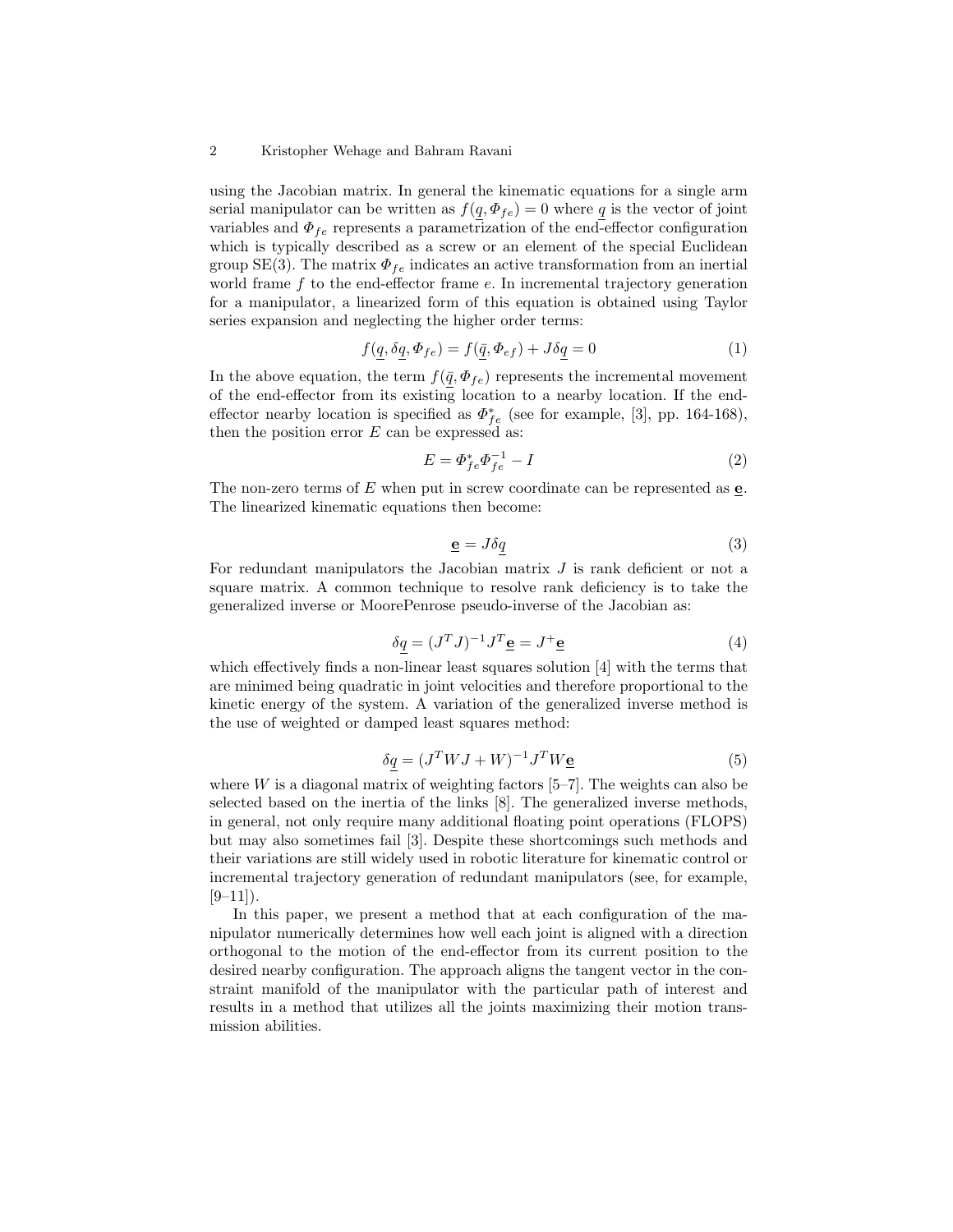## 2 Incremental Trajectory Generation

In incremental or kinematic trajectory generation for robot manipulators, the motion path of the end-effector is first parameterized in terms of successive incremental orientations and positions. There are a number of approaches for this process in the literature including using methods from Computer Aided Geometric Design such as quaternion based spherical interpolation (SLERP) [12], smooth invariant interpolation of rotations [13], or cubic Hermite splines [14] to name a few techniques. The differential kinematic equations are then used to map each successive motion path of the end-effector to the corresponding joint variables, thereby incrementally updating the joint coordinates to move the robot through its desired trajectory.

The differential kinematic equations map joint velocities to the end-effector velocity using the Jacobian matrix. As stated earlier the Jacobian matrix for a redundant manipulator is not full rank. It can be permuted and block-partitioned into coefficients associated with its primary and secondary constraint equations and dependent and independent joint coordinates [15]. The method presented in this paper does not require an analyst to select dependent and independent joint variables or primary and secondary constraint equations but rather automatically obtains the optimal split for each of its incremental configurations throughout the trajectory generation process.

Applying LU factorization with complete row and column pivoting permutes and partitions the Jacobian matrix  $J$  into the following form:

$$
P_R J P_C^T = \begin{bmatrix} J^{pd} & J^{pi} \\ J^{sd} & J^{si} \end{bmatrix} \tag{6}
$$

and factors the largest nonsingular submatrix  $J^{pd}$ , into L and U. Here  $P_R$  and  $P_C^T$ are row and column permuation matrices, the superscripts  $p$  and  $s$  indicate terms associated with primary and secondary constraint equations, and the subscripts i and d indicate terms associated with independent and dependent variables. Applying LU decomposition with complete pivoting to the differential kinematic equations yields:

$$
\begin{bmatrix} J^{pd} & J^{pi} \\ J^{sd} & J^{si} \end{bmatrix} \begin{Bmatrix} \delta \underline{q}^d \\ \delta \underline{q}^i \end{Bmatrix} = \begin{Bmatrix} -\underline{\mathbf{e}}^p \\ -\underline{\mathbf{e}}^s \end{Bmatrix}
$$
 (7)

The independent joint coordinates  $q<sup>i</sup>$  may be set to any arbitrary value and a change in dependent joint coordinates  $q^d$  can be found from the row-space as:

$$
\delta q^d = -U^{-1}L^{-1}(\underline{\mathbf{e}}^p + J^{pi}\delta q^i)
$$
\n<sup>(8)</sup>

where  $L$  and  $U$  are the LU factors of  $J^{pd}$ . The incremental changes in the joint variables,  $\delta q^i$ , exert the smallest over-all effect on a change in incremental configuration of the manipulator and therefore can be used in accommodation of best transmission advantage in resolving redundancy as discussed in the next section. Uicker et al. [3] suggest a simple way of solving Eq. (8) to resolve redundancy.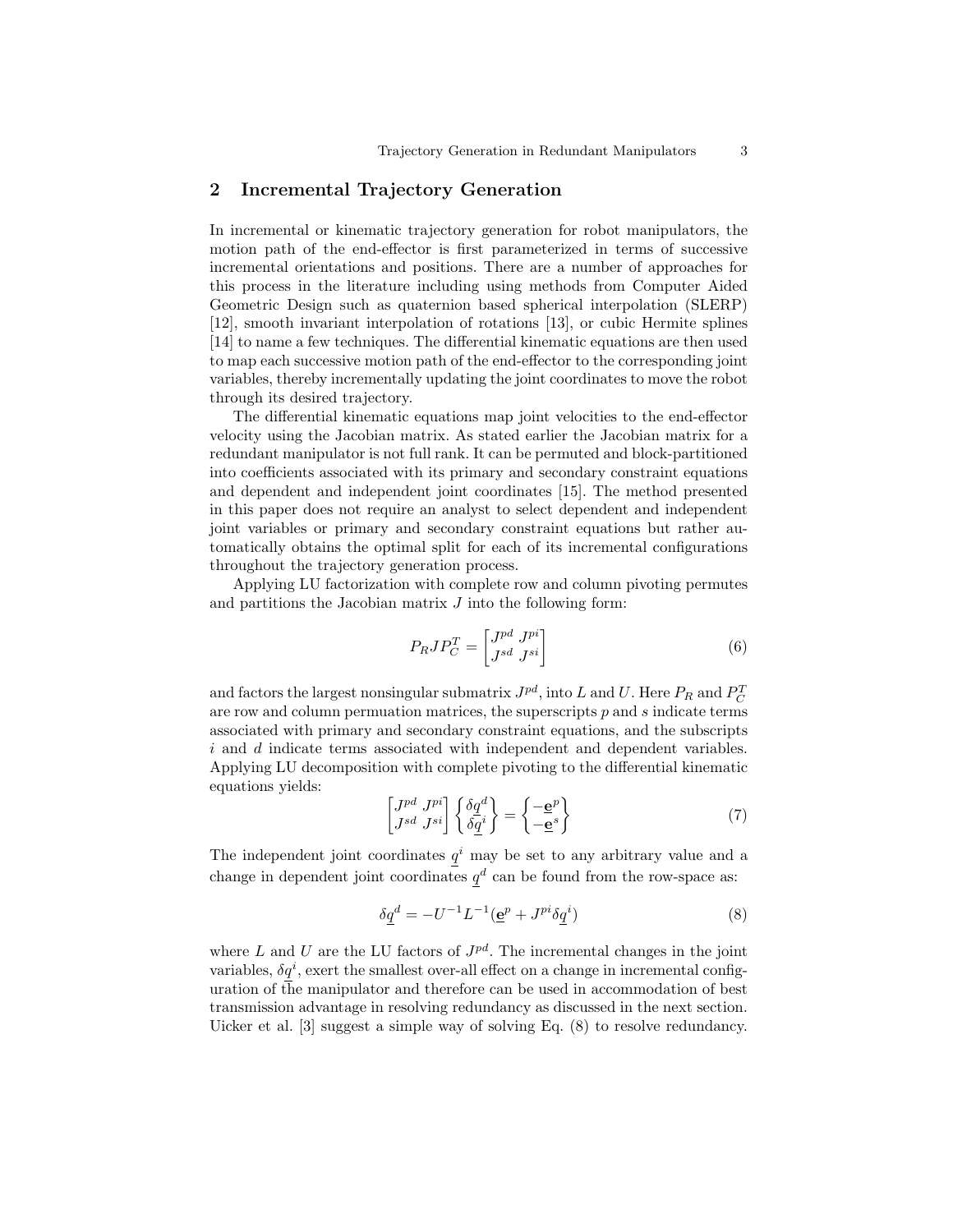#### 4 Kristopher Wehage and Bahram Ravani

The process involves setting  $\delta q^i$  equal to zero and solving the reduced system of equations:

$$
\delta \underline{q}^d = -U^{-1}L^{-1}\underline{\mathbf{e}}^p \tag{9}
$$

Unfortunately this approach does not fully exploit the redundancy of the manipulator because setting  $\delta q^i = \underline{0}$  makes the manipulator nonredundant in terms of its independent variable. The approach presented in this paper re-establishes the distribution of independent and dependent joint variables to achieve the best transmission accommodation at each incremental configuration.

## 3 New Redundancy Resolution Method

The new redundancy resolution method begins with computing the right nullspace of an augmented Jacobian matrix  $J$  with one column appended to represent the desired instantaneous screw motion of the end-effector. A convenient representation of the row-space of  $J$  is found from:

$$
L^{-1}U^{-1}\left[J^{pd}\ J^{pi}\right] = \left[I\ B^{di}\right] \tag{10}
$$

which allows trivially computing the right null-space of  $J, N$ , as:

$$
N = \begin{bmatrix} -B^{di} \\ I \end{bmatrix} \tag{11}
$$

The LU decomposition with complete pivoting algorithm overwrites the row– space of the matrix  $J$  with its  $LU$  factors and the residual matrix  $U_R$  as:

$$
\[LU\ U^{-1}J^{pi}\] = \[LU\ U_R]\tag{12}
$$

The quantity  $-B^{di}$  is computed efficiently using backward substitution as:

$$
-B^{di} \leftarrow -L^{-1}U_R \tag{13}
$$

 $QR$  decomposition [16] is then applied to the matrix N as:

$$
N = ZR = \begin{bmatrix} Z^{di} \\ R^{-1} \end{bmatrix} R = \begin{bmatrix} Z^{di} \\ Z^{ii} \end{bmatrix} R \tag{14}
$$

In Eq. 14,  $R$  is a transformation matrix and  $Z$  is an orthonormal basis. The matrix  $R$  effectively takes a linear combination of directions along the manipulator's constraint manifold and orthogonalizes and normalizes the columns of Z. The performance of the LU decomposition in the above computations can be enhanced using a heuristic application of complete pivoting as described in [15].

The resulting Z matrix is analogous to a unit orthogonal direction-cosine matrix on the manipulator's constraint manifold where each column corresponds to a direction along the manifold and each row corresponds to unique joint variable. Each of the entries in Z corresponds to a projection of a joint onto one orthogonal direction tangent to the constraint manifold of the manipulator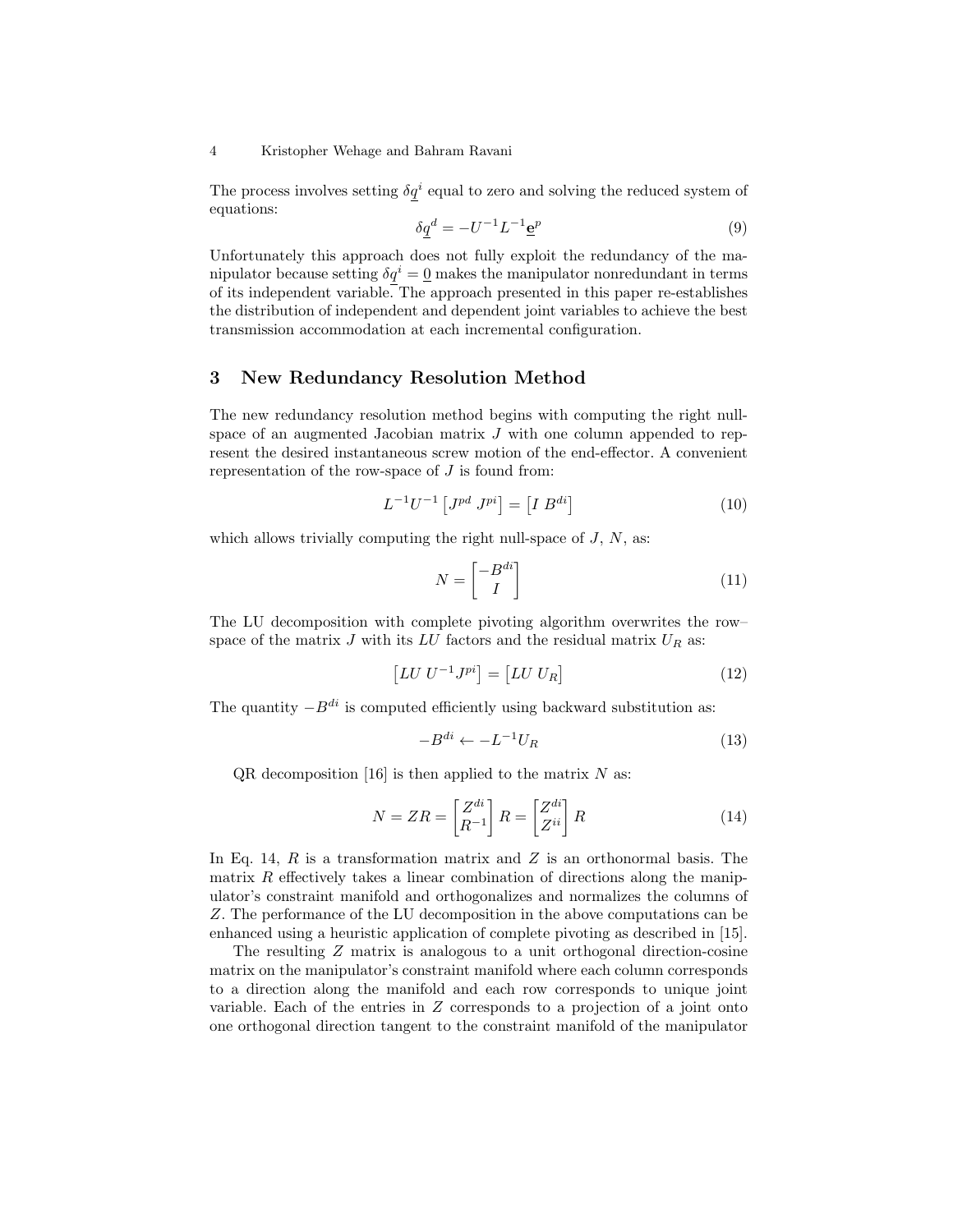configuration. The matrix Z is partitioned into  $Z^{di}$  and  $Z^{ii}$  (see Eq. (14)) with each row corresponding, respectively, to a unique dependent or independent joint variable. The null-space basis  $Z$  of the Jacobian matrix, therefore, represents two orthogonal tangent vectors on the constraint manifold of the manipulator, which is schematically illustrated in Fig. 3. At this stage neither of the two tangent vectors is aligned with the desired path of the end-effector which is shown by the black dashed line in Fig. 1(b). The necessary information to align the null-space basis of the Jacobian of the manipulator to the desired path is found in the last row of Z. When the tangentspace is aligned with the desired endeffector path, the entry in the first column of the row associated with the path will project fully onto the path. The entry in the corresponding second column will be zero. A 2 $\times$ 2 orthonormal rotation matrix, C, can therefore be applied to rotate Z to align the tangent vectors as:

$$
Z' = ZC \tag{15}
$$

Note that both  $Z$  and  $Z'$  matrices lie in the right null-space of the Jacobian matrix J and represent a set of orthonormal basis vectors aligned with the mechanism's constraint manifold.



(a) a one-dimensional manifold; (b) a two dimensional manifold with an arbitrary set of tangent vectors; (c) a two dimensional manifold with one tangent vector aligned with path direction

Fig. 1. Basis vectors along one and two-dimensional manifolds.

The matrix  $Z'$  now has the first column aligned with the target end-effector path. The first column represents a linear combination of the joint velocities that fully project onto the instantaneous screw motion of the path. The second column of  $Z'$  represents a tangent vector that is orthogonal to the target path. The linear combination of joint velocities indicated in the second column of  $Z'$  imparts no motion along the target path. Once the first column of  $Z'$  has been aligned to the target path, the entries in the first column indicate how to proportion joint velocities to impart maximum transmission onto the path. The method is illustrated by an example in the next section.

#### 4 Example

This section provides a brief illustration of the method for redundancy resolution by applying it to a 7R serial manipulator depicted in Fig. 2 consisting of seven revolute joints labeled  $A$  through  $G$ . In order to determine the Jacobian matrix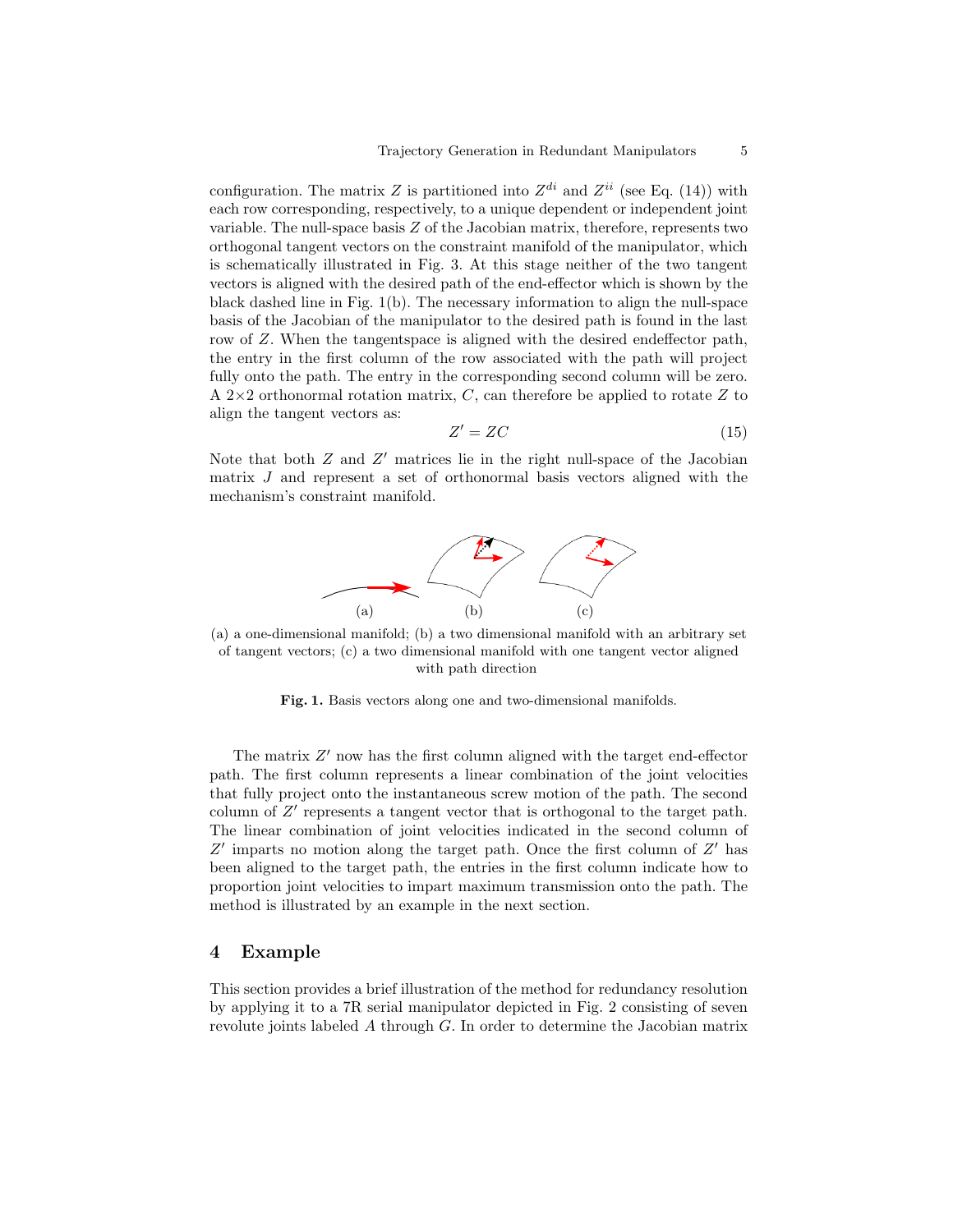for this manipulator the shape matrices (see [3]) are formed. The numerical values of these matrices are presented in Eq. 16.

$$
\Phi^{1h^{+}} = \begin{bmatrix} 1 & 0 & 0 & 0 \\ 0 & 1 & 0 & 0.045 \\ 0 & 0 & 1 & 0 \\ 0 & 0 & 0 & 1 \end{bmatrix}, \Phi^{2h^{+}} = \begin{bmatrix} 1 & 0 & 0 & 0 \\ 0 & 1 & 0 & 0.09 \\ 0 & 0 & 1 & 0.02 \\ 0 & 0 & 0 & 1 \end{bmatrix}, \Phi^{3h^{+}} = \begin{bmatrix} 1 & 0 & 0 & 0 \\ 0 & 1 & 0 & 0 \\ 0 & 0 & 1 & -0.085 \\ 0 & 0 & 0 & 1 \end{bmatrix}, \Phi^{4h^{+}} = \begin{bmatrix} 1 & 0 & 0 & 0 \\ 0 & 1 & 0 & 0 \\ 0 & 0 & 1 & 0 \\ 0 & 0 & 0 & 1 \end{bmatrix},
$$

$$
\Phi^{5h^{+}} = \begin{bmatrix} 1 & 0 & 0 & 0 \\ 0 & -1 & 0 & 0 \\ 0 & 0 & -1 & -0.085 \\ 0 & 0 & 0 & 1 \end{bmatrix}, \Phi^{6h^{+}} = \begin{bmatrix} 1 & 0 & 0 & 0 & 0 \\ 0 & 0 & -1 & -0.125 \\ 0 & 1 & 1 & 0 \\ 0 & 0 & 0 & 1 \end{bmatrix}, \Phi^{7h^{+}} = \begin{bmatrix} 1 & 0 & 0 & 0 \\ 0 & 1 & 0 & 0.085 \\ 0 & 0 & 1 & 0 \\ 0 & 0 & 0 & 1 \end{bmatrix}
$$
(16)



Fig. 2. A 7R redundant manipulator

The augmented Jacobian matrix  $J$  for the 7R manipulator is given as:

$$
J = \left[\underline{\mathbf{h}}_A \ \underline{\mathbf{h}}_B \ \underline{\mathbf{h}}_C \ \underline{\mathbf{h}}_D \ \underline{\mathbf{h}}_E \ \underline{\mathbf{h}}_F \ \underline{\mathbf{h}}_G \middle| \underline{\mathbf{h}}_{path}\right] \tag{17}
$$

where the terms  $\underline{\mathbf{h}}_{A-G}$  represent the influence coefficient matrices associated with revolute joints  $\overrightarrow{A}-G$ , and the quantity  $\underline{\mathbf{h}}_{path}$  represents the influence coefficient matrix associated with the instantaneous screw motion of the end-effector. Inserting numerical values for a specific configuration yields:

$$
J = \begin{bmatrix} 0.0000 & -0.0134 & -0.1356 & -0.0256 & 0.1756 & -0.0123 & -0.0936 & 0.2853 \\ 0.0000 & 0.0200 & -0.0000 & 0.1821 & 0.0073 & -0.3956 & -0.0074 & 0.6905 \\ 0.0000 & -0.1343 & 0.0136 & 0.1766 & -0.0106 & -0.1770 & 0.0040 & -0.0611 \\ 0.0000 & 0.9950 & -0.0978 & -0.9791 & 0.0604 & 0.9981 & -0.0584 & 0.2548 \\ 1.0000 & 0.0000 & 0.1986 & -0.1947 & -0.0038 & -0.0040 & 0.2024 & -0.6369 \\ 0.0000 & -0.0998 & -0.9751 & 0.0585 & 0.9981 & -0.0604 & -0.9775 & -0.1671 \\ \end{bmatrix} (18)
$$

An orthonormalized null–space basis for J is obtained as

$$
Z = \begin{pmatrix}\nA & -0.2296 & 0.1972 \\
B & 0.0255 & -0.0278 \\
C & -0.3567 & -0.7338 \\
D & -0.5108 & 0.2346 \\
E & 0.1345 & -0.5346 \\
F & -0.5013 & 0.2115 \\
G & 0.5165 & 0.1783 \\
path & -0.1491 & 0.0677\n\end{pmatrix}
$$
\n(19)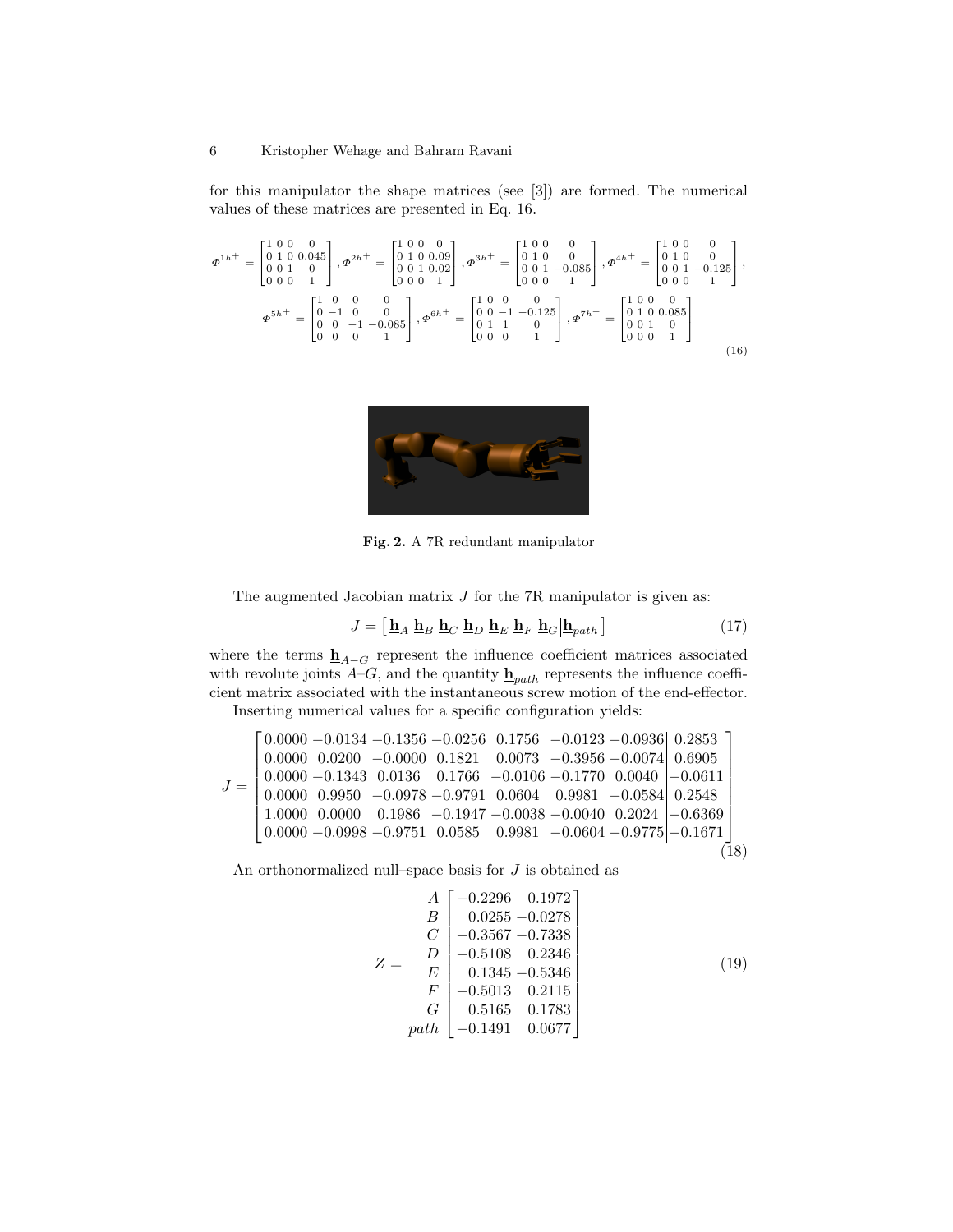As discussed previously, the null-space basis in Eq. (19) is not unique and needs to be rotated to align the tangent vectors.

$$
Z' = ZC = Z \begin{bmatrix} -0.9107 & -0.4132 \\ 0.4132 & -0.9107 \end{bmatrix} = \begin{bmatrix} A \\ B \\ C \\ D \\ E \\ F \\ G \\ D \end{bmatrix} \begin{bmatrix} 0.2906 & -0.0847 \\ -0.0348 & 0.0148 \\ 0.0217 & 0.8156 \\ 0.5621 & -0.0026 \\ -0.3434 & 0.4313 \\ 0.5439 & 0.0146 \\ -0.3967 & -0.3758 \\ 0.1638 & 0. \end{bmatrix}
$$
(20)

The first column of  $Z'$  represents a linear combination of joint velocities  $AG$  that project fully onto the instantaneous screw motion of the path. The combination of quantities in the second column of  $Z'$  reconfigure the robot while maintaining the artificial constraint at the end-effector. Therefore, the first column of  $Z'$  represents the linear combination of joint variables that maximizes projection onto the desired trajectory with no wasted effort orthogonal to the desired trajectory.

$$
\delta \underline{q}_{A-G} = \left\{ Z'_{[A,0]} \ Z'_{[B,0]} \ Z'_{[C,0]} \ Z'_{[D,0]} \ Z'_{[E,0]} \ Z'_{[F,0]} \ Z'_{[G,0]} \right\}^T \frac{\delta q_{path}}{Z'_{[path,0]}}
$$
(21)

With this information, a first-order update of the joint variables  $\delta q$  can be applied using Eq. (21). It should be noted that this approach requires approximately 40% fewer floating–point operations than the pseudo-inverse and least squares methods [15, 16].

#### 5 Conclusions and Future Work

The method for redundancy resolution presented in this paper represents a greedy algorithm for obtaining an incremental update of joint variables at any time interval. It is greedy in the sense that it maximizes transmission of joint variables onto the desired trajectory at a given time interval with no consideration of the state of the manipulator at the next time interval(s). It should be noted that it is possible that the optimal projection onto the desired trajectory at one time interval may put the robot in a configuration where one or more of the joints may have a low ability to impart transmission onto the desired trajectory at a later time interval. The work presented here may be further extended by developing optimal robot path tracking algorithms (i.e. following a specified path while minimizing an objective function), which will be investigated in the authors' future work.

## 6 Acknowledgements

This work was supported by the International Research Training Group (IRTG2057) with the University of Kaiserslautern, Germany.